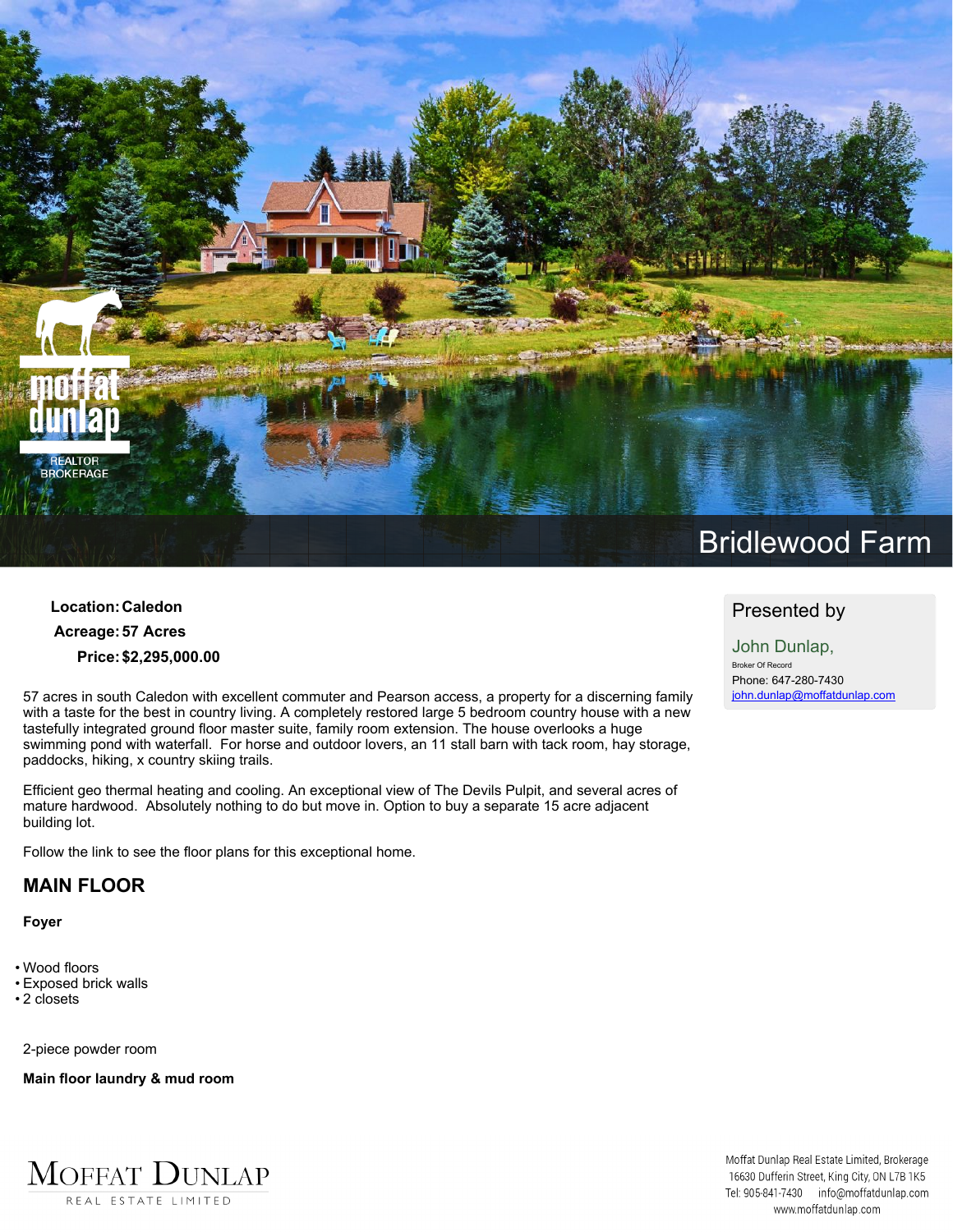OFFAT  $\prod$ I $NIAP$ 

## REAL ESTATE LIMITED

Moffat Dunlap Real Estate Limited, Brokerage - 16630 Dufferin Street, King City, ON L7B 1K5. - Tel: 905-841-7430 - info@moffatdunlap.com - www.moffatdunlap.com

A must for all country properties is a large main floor Mud Room. Perfect for storing all the gear!

- **• Built-in closets**
- **• Laundry sink**
- **• Double closet**

#### **New Kitchen**

The Kitchen has been totally renovated with in-floor heating, antique centre island and lovely views over the property.

- **• Massive centre island reclaimed from a Quebec general store with sink & breakfast bar**
- **• Eat-in breakfast room with heated slate floors, walk-out to deck plus windows and skylights**
- **• Stainless steel appliances including gas stove**
- **• Listen to the stream and waterfall while you enjoy a morning coffee**

#### **Den**

- **• Gas fireplace**
- **• Wood floors**
- **• Built-in sound system**
- **• Pot lights**

#### **Dining Room**

- **• Wood burning fireplace**
- **• Bay window overlooks pond**
- **• Pot lights**
- **• Wood floors**

#### **Family Room/Great Room**

Located on the east side of the main floor. This large room with cathedral ceiling combines a billiard room and the Family Room with its massive **fieldstone fireplace**

- **• Wood floors**
- **• Walk-out to 2 different decks**
- **• Billiard room**
- **• Fieldstone fireplace**
- **• Cathedral ceiling**
- **• Picture windows**

#### **Main Floor Master**

- **• Wood floor**
- **• Cathedral ceiling**
- **• Gas fireplace**
- **• Picture window**
- **• Walk-in closet**
- **• 6-piece en-suite with double vanity, soaker tub & jet shower**

## **LOWER LEVEL**

#### **Guest Room (5th Bedroom)**

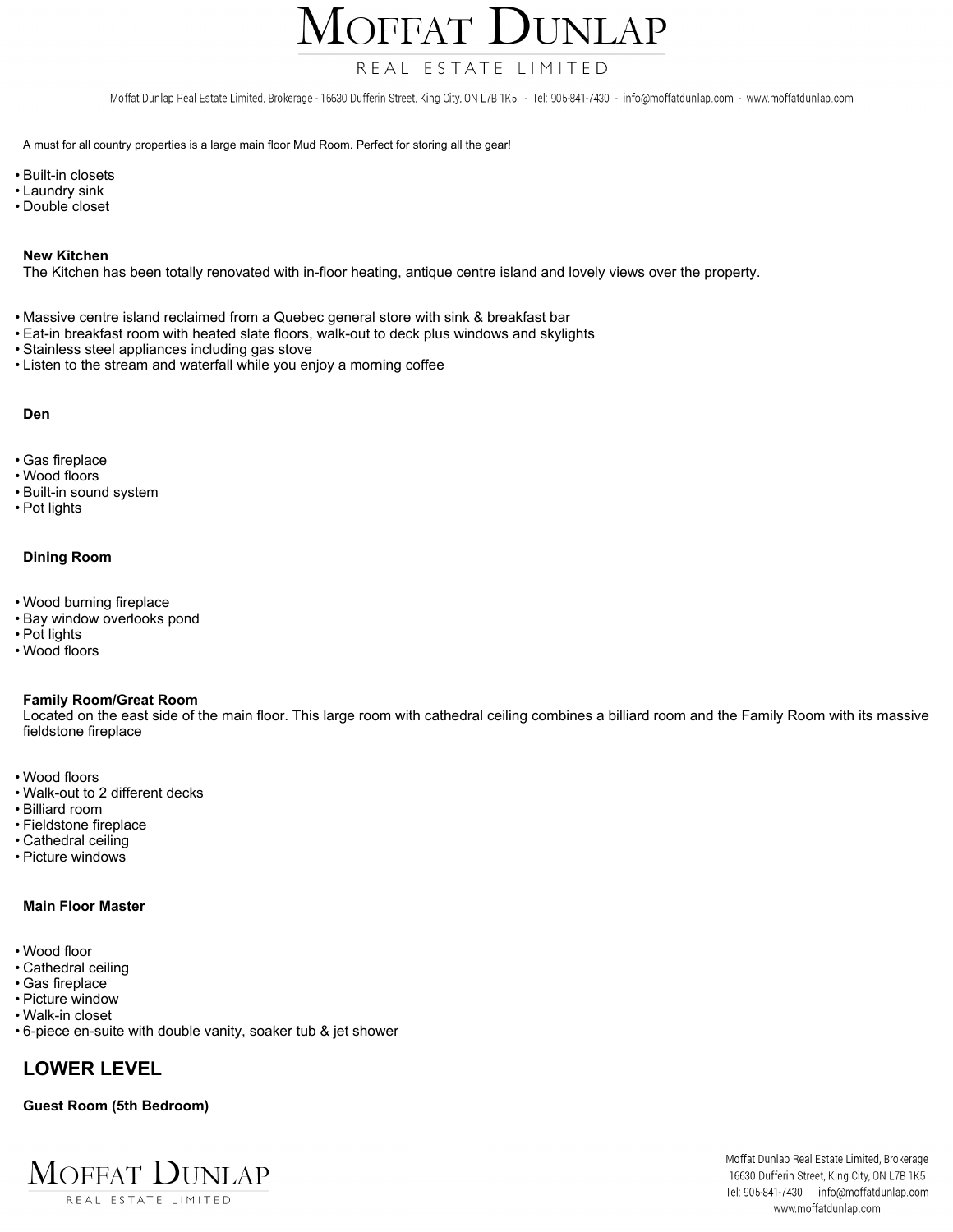#### **Media Room & Home Gym**

- **• Broadloom**
- **• South view**

**Workshop/Utility Room**

## **UPSTAIRS**

#### **Homework Area**

- **• 2 built-in desks**
- **• 2 skylights**

#### **Bedroom 2**

- **• Wood floors**
- **• 2 windows overlook courtyard**
- **• Double closet**

**Bedroom 3**

# MOFFAT DUNLAP

## REAL ESTATE LIMITED

Moffat Dunlap Real Estate Limited, Brokerage - 16630 Dufferin Street, King City, ON L7B 1K5. - Tel: 905-841-7430 - info@moffatdunlap.com - www.moffatdunlap.com

**• Wood floors**

- **• 2 windows overlook pond**
- **• Double closet**

**4-piece bathroom**

#### **Bedroom 4**

- **• Wood floors**
- **• North views**
- **• Double closet**
- **• 4-piece semi en-suite bath**

## **THE OUTBUILDINGS**

#### **Garages**

- **• Over-sized double garage with wiring for workshop**
- **• Finished studio above**

#### **Stable**

- **• 11 stalls**
- **• Heated tack room, hot water, full hay loft**
- **• Outdoor riding ring**
- **• Paddocks - many with run-in sheds and power**

#### **Drive shed**